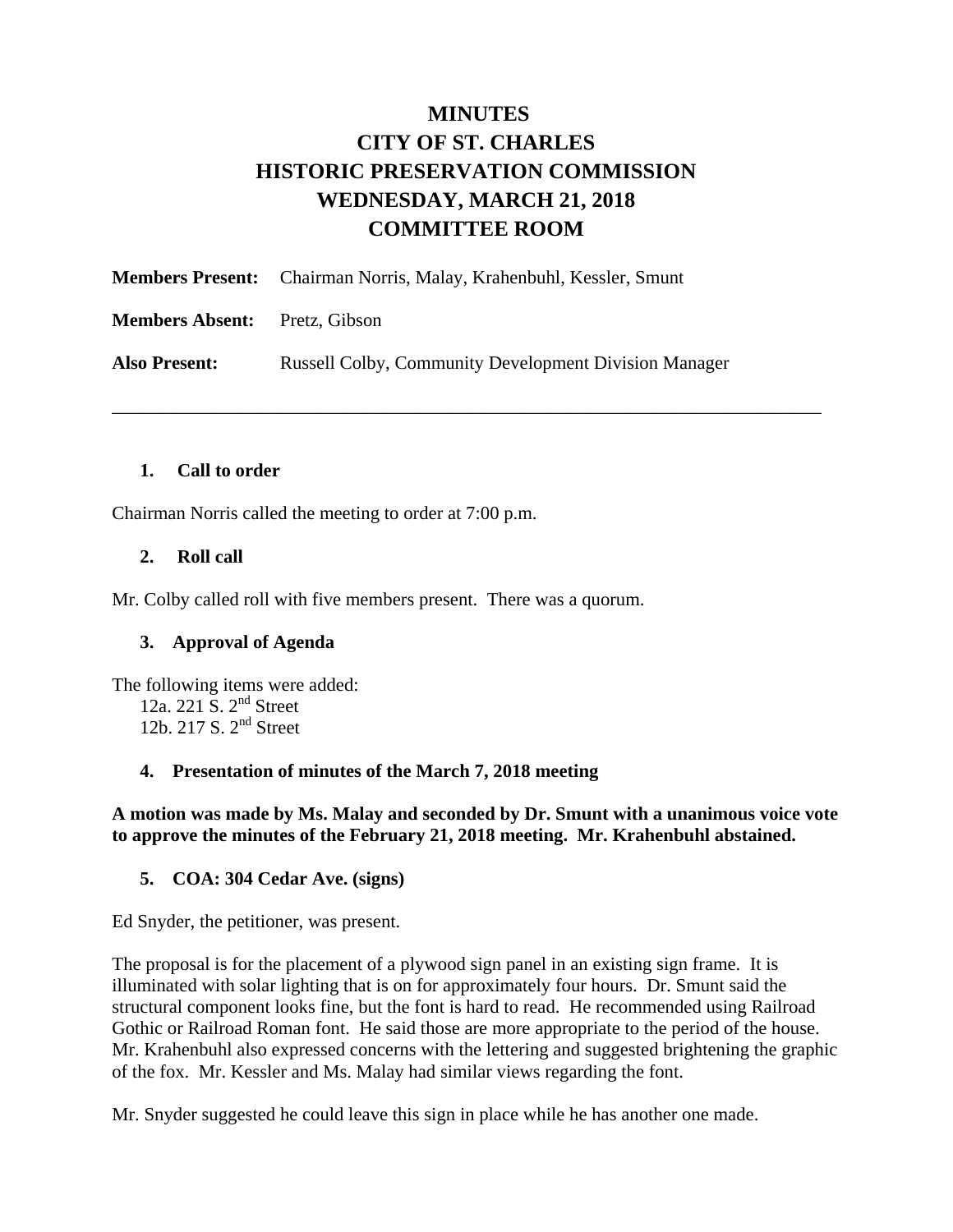**A motion was made by Mr. Kessler and seconded by Ms. Malay with a 3-1 voice vote to approve the COA as presented. Dr. Smunt voted no.** 

### **6. COA: 10 W. Illinois St. (signs)**

Karen Dodge, the petitioner, was present.

The proposal is for two wall signs for OnPath Financial to be located on First Street Building #3. These will be located on the west and east elevations. One of the signs will be illuminated with white LED lighting.

**A motion was made by Ms. Malay and seconded by Dr. Smunt with a unanimous voice vote to approve the COA as presented.** 

### **7. COA: 225 W. Main St. (lighting & windows)**

Brad Colby, the petitioner, was present.

Proposed is the installation of gooseneck lighting above the two storefronts. There will be six lights that have an 18 inch projection. The proposal also includes the replacement of the windows on the second floor of the north elevation. These are non-original windows and will be replaced with the same windows installed on the west side.

**A motion was made by Mr. Krahenbuhl and seconded by Ms. Malay with a unanimous voice vote to approve the COA as presented.** 

## 8. **COA:** 162 S. 1<sup>st</sup> St. (changes to storefront)

The proposal is for the installation of garage type doors for Vintage 53. Mr. Colby presented a photo illustration that shows the proposed number of panels to be used. The finish is a silver color. Mr. Kessler asked if they could match the color to the other metal around it. Mr. Colby showed the color options that are available. It did not include a matching color. Bob Rasmussen, building owner, said he is going to request it matches and can provide the business owner with the color information.

**A motion was made by Ms. Malay and seconded by Dr. Smunt with a unanimous voice vote to approve the COA with the condition that the framing color match the existing storefront framing color.** 

## **9. COA: 50 S. 1st St. (First St. Building #2)**

Bob Rasmussen, First Street Development II, LLC, the developer, was present.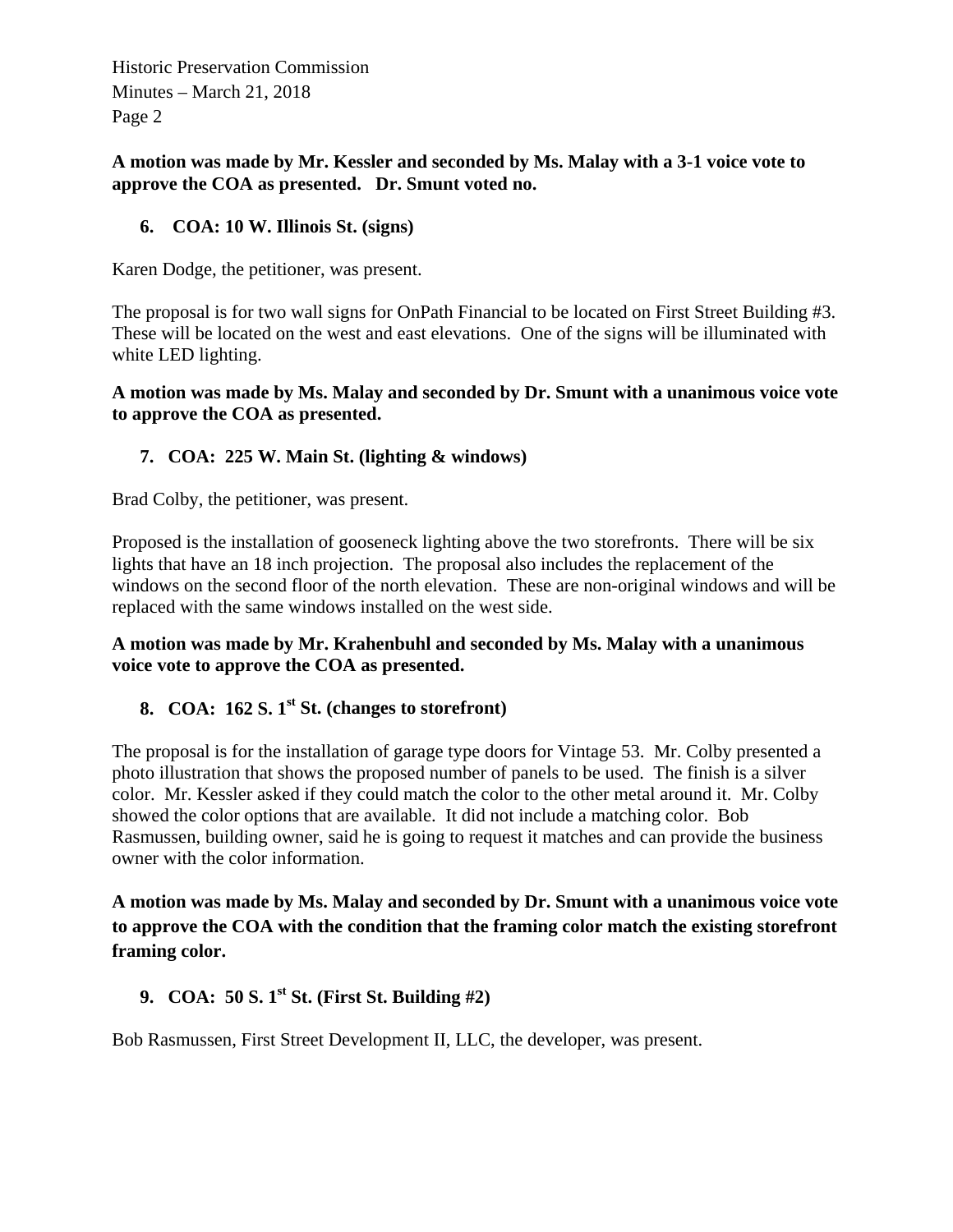The Commission reviewed Preliminary Plans for this building last fall. The only changes that have been made since then are with the atrium where the elevator goes up to the roof. It will have a flat roof that pitches to the back instead of a gabled roof.

Dr. Smunt referenced one of the drawings and commented on the cornice on the top windows. He suggested for achieving better architectural balance to omit the highest transom window row on the tower. Mr. Rasmussen said he doesn't need the transom and agreed the transom could be replaced with metal panels. Ms. Malay asked if the back end of the elevator on the east elevation is going to be visible from across the river. Mr. Rasmussen said more than 50% percent of it sits toward the front, so very little will be visible.

**A motion was made by Ms. Malay and seconded by Mr. Kessler with a unanimous voice vote to approve the COA with a modification to the upper window band for the transom windows be changed to metal panels.** 

### **10. Discussion Item: 307 Park Ave. (porch)**

Bob Marinik, the homeowner, was present.

Mr. Marinik would like to make some repairs to his porch which includes replacing some rotting floor boards and repairing an area of the ceiling that has a cut out in it. However, once he begins this work, he's anticipating having to replace the entire floor and perhaps the ceiling. He would also like to level out the knee walls and reposition the middle support column. He is not sure what that would entail. He believes the pillar may be in that place to evenly distribute the weight of the roof. Dr. Smunt said the porch was previously enclosed and the post may have been a support at that time.

Dr. Smunt said he has seen instances where the post was taken all the way down with a thicker load bearing pedestal where the knee wall is. That load would go down into a footing. He displayed some pictures as an example of this.

Mr. Marinek asked the Commissioners for their thoughts on what it could look like if the he kept the knee wall in place. Chairman Norris said the current code would require a railing. He suggested adding a simple bar that comes down.

Chairman Norris said if they were just doing maintenance/repair work on the flooring and ceiling, it would not require a permit. Mr. Colby suggested checking with the Building Department to determine if they will need one if they decide to replace anything.

The Commissioners discussed product options. They recommended staining the porch versus painting it. Mr. Krahenbuhl felt the existing concrete steps would not match the potential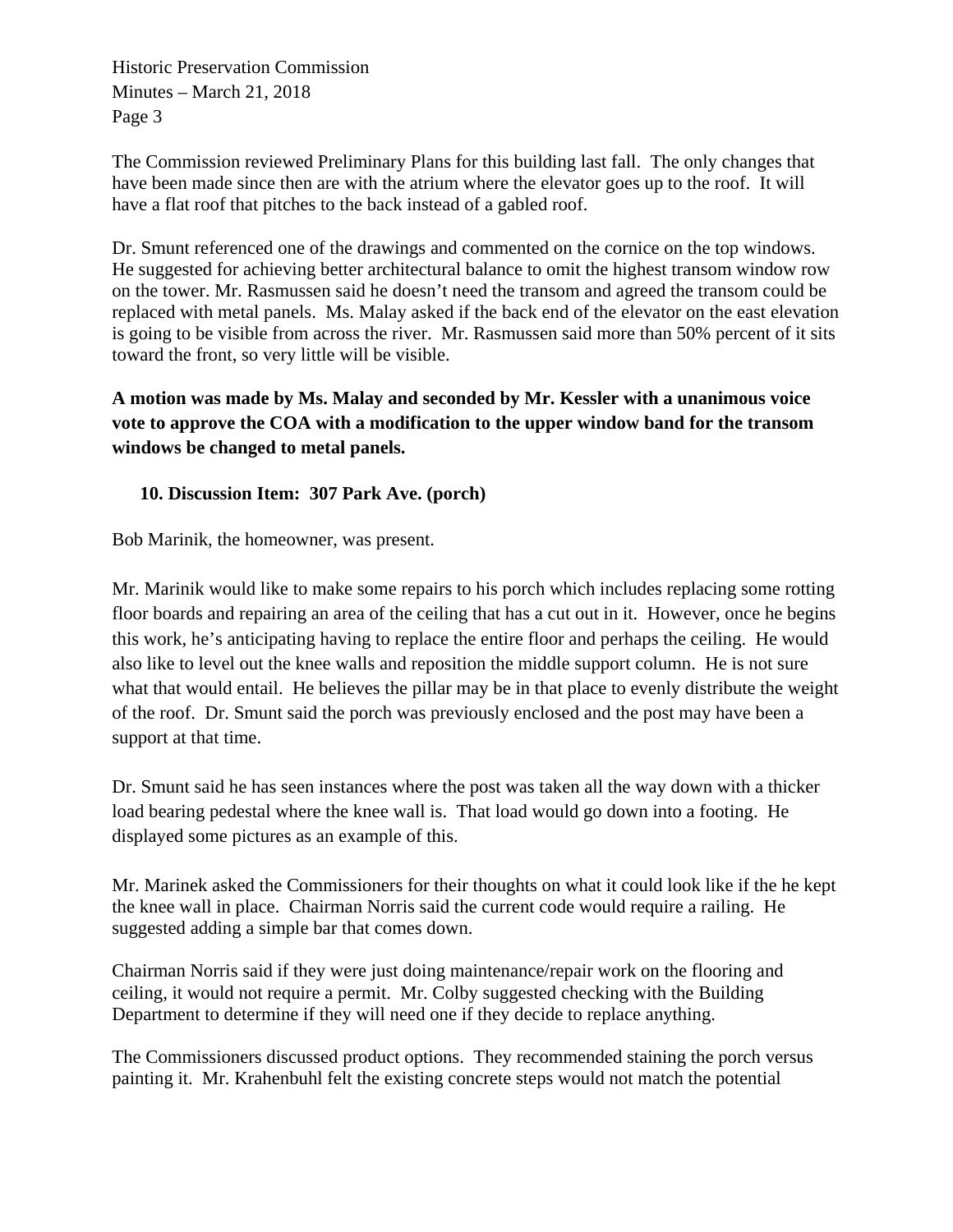upgraded look of the porch. Dr. Smunt said concrete steps are far more durable than wooden steps. He said they could do a traditional type of handrail to soften the look a bit.

Chairman Norris suggested adding a light fixture. Dr. Smunt recommended he work with an architect to get a scaled elevation.

## **11. Update to Architectural Survey for 217 Cedar Ave.**

Mr. Colby provided the existing survey from 1994 which shows the architectural significance as "non-contributing". The Commission discussed changing the significance to contributing.

Dr. Smunt identified the structure as having a Greek Revival style of architecture. The Commissioners reviewed a historic picture of the building. Mr. Colby said the definition for a contributing structure states there could be "inappropriate elements on the building that could be removed to reveal the original architecture."

Dr. Smunt said the survey ratings should be changed to show the architectural rating as "contributing" and the historical rating as "significant". He also noted they have grounds to consider seeking landmark designation in the future. He said the historical information they have regarding Judge Barry can now be added to the survey.

The Commissioners identified the following features that could be brought back:

- Removal of the stucco and the roof over the entry door
- The divided lights and transom around the entry door
- The frieze and/or cornice returns

**A motion was made by Ms. Malay and seconded by Mr. Krahenbuhl with a unanimous voice vote to change the survey rating from "non-contributing" to "contributing" for 217 Cedar Avenue; and adding the historical information regarding Judge Barry.** 

### **12. Additional Business and Observations from Commissioners or Staff**

Mr. Kessler referenced a recent article in the *Daily Herald* about the home at 217 Cedar Avenue. He said the comments section contains a comment from the granddaughter of Edith Kohlert. She thanked the Commission for their efforts in saving the house.

## **a. 221 S. 2nd Street**

Ms. Malay recused herself as Commissioner and presented information on behalf of Craig Bobowiec who was not able to attend the meeting. He is seeking feedback on roofing work he is planning on doing. The front entry has cedar shake shingles on it that have become a maintenance issue. He would like to reroof this using architectural asphalt shingles. The project may also include new roofing on both buildings at 221 and 217 S.  $2<sup>nd</sup>$  Street. These are currently green in color and he is open to matching the entry to these two other roofs. He wasn't sure if he would need a COA for this project. Mr. Colby said a COA would be required for the